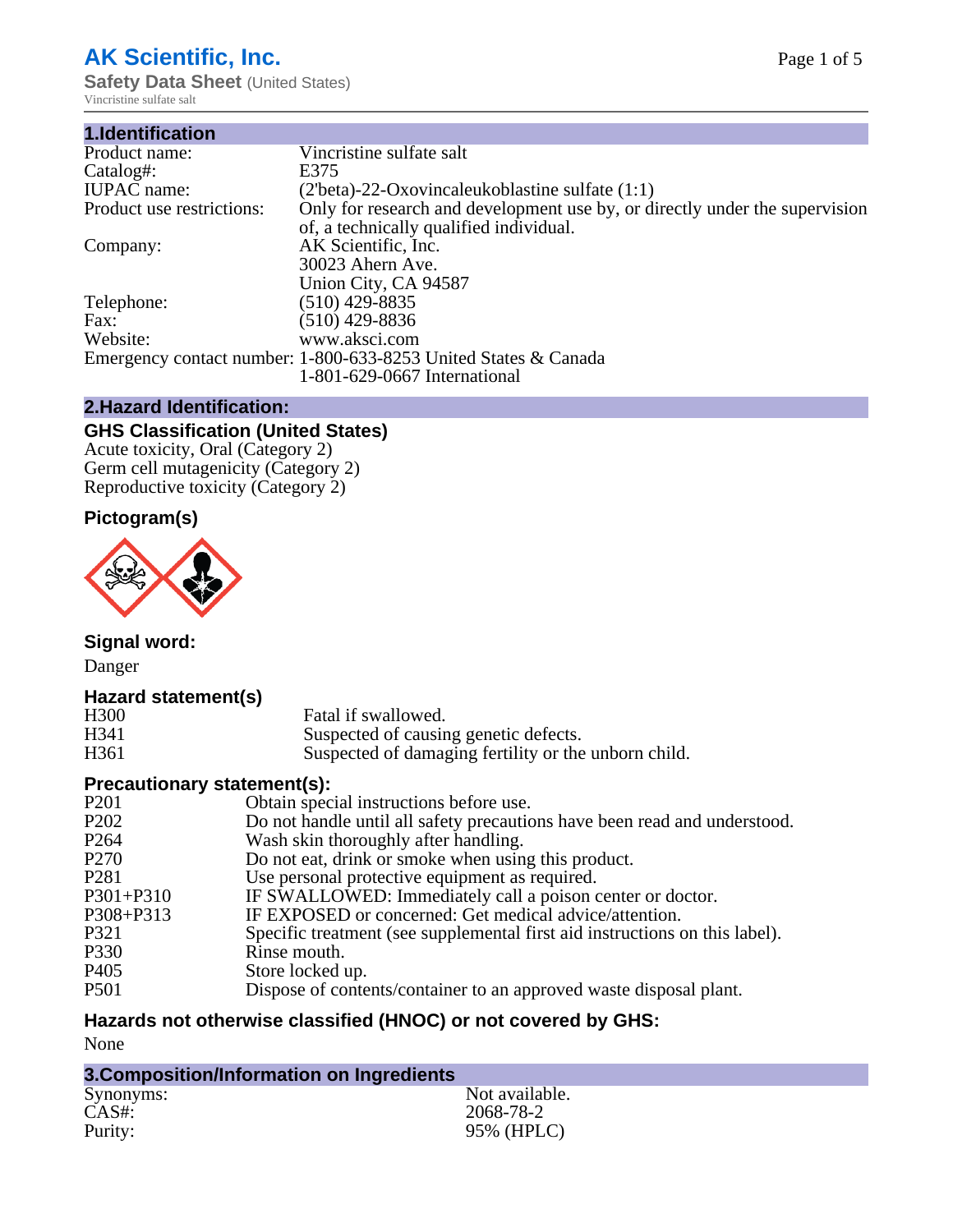#### EC: 218-190-0

## **4. First Aid Measures**

**General Information:** Immediately remove any clothing contaminated by the product. Move out of dangerous area. Consult a physician and show this safety data sheet.

**Inhalation:** Move person to fresh air. If not breathing, give artificial respiration. If breathing is difficult, give oxygen. Obtain medical aid.

**Skin contact:** Immediately flush skin with running water for at least 15 minutes while removing contaminated clothing and shoes. Wash clothing before reuse. Obtain medical aid immediately.

**Eye contact:** Immediately flush open eyes with running water for at least 15 minutes. Obtain medical aid immediately.

**Ingestion:** Do NOT induce vomiting without medical advice. Rinse mouth with water. Never administer anything by mouth to an unconscious person. Obtain medical aid immediately.

**Most important symptoms and effects, both acute and delayed:** No further information available. Please see sections 2 and 11.

**Indication of any immediate medical attention and special treatment needed:** No further information available.

#### **5. Fire Fighting Measures**

**Suitable extinguishing media:** Use water spray, dry chemical, carbon dioxide, or chemical foam. **Specific hazards arising from the chemical:** Carbon oxides, Nitrogen oxides, Sulfur oxides. **Advice for firefighters:** As in any fire, wear a NIOSH-approved or equivalent, pressure-demand, self-contained breathing apparatus and full protective gear. During a fire, irritating and highly toxic gases may be generated by thermal decomposition or combustion.

#### **6. Accidental Release Measures**

**Personal precautions, protective equipment and emergency procedures:** Wear protective equipment and keep unprotected personnel away. Ensure adequate ventilation. Remove all sources of ignition. Prevent further leak or spill if safe to do so. For personal protective equipment, please refer to section 8.

**Environmental precautions:** Do not let product enter drains, other waterways, or soil.

**Methods and materials for containment and cleaning up:** Prevent further leak or spill if safe to do so. Vacuum, sweep up, or absorb with inert material and place into a suitable disposal container. Consult local regulations for disposal. See section 13 for further disposal information.

#### **7. Handling and Storage**

**Precautions for safe handling:** Avoid contact with skin, eyes, and personal clothing. Wash hands thoroughly after handling. Avoid breathing fumes. Use only with adequate ventilation. Wear suitable protective clothing, gloves, and eye/face protection. Keep away from sources of ignition. Minimize dust generation and accumulation. Keep container tightly closed. Open and handle container with care. Do not eat, drink, or smoke while handling.

**Conditions for safe storage, including any incompatibilities:** Store in a tightly-closed container when not in use. Store in a cool, dry, well-ventilated area away from incompatible substances. Keep away from sources of ignition. ,Store long-term at -20°C.

#### **8. Exposure Controls/Personal Protection**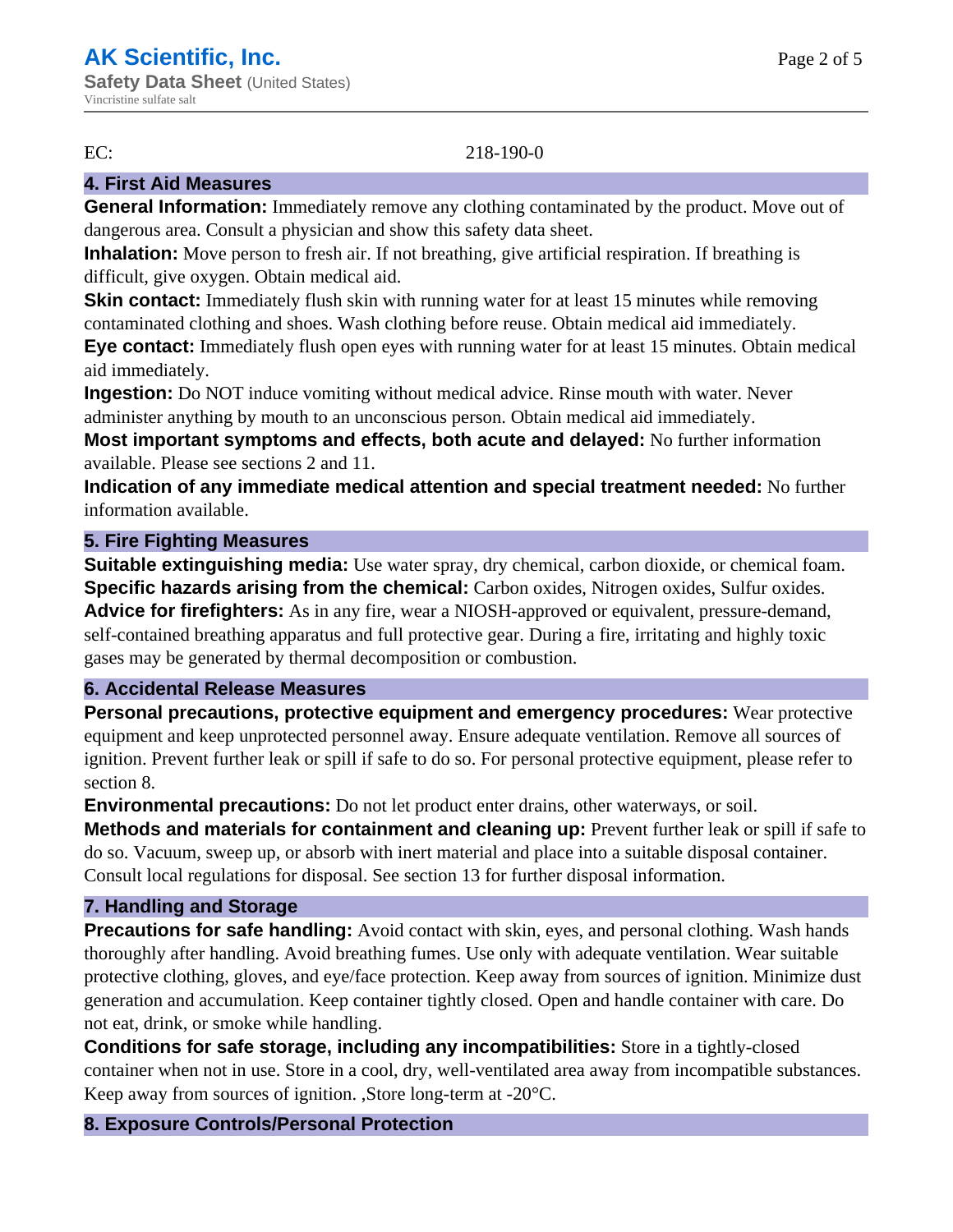#### **Exposure limits:**

| OSHA PEL:         | Not available. |
|-------------------|----------------|
| NIOSH REL:        | Not available. |
| <b>ACGIH TLV:</b> | Not available. |

**Appropriate engineering controls:** Avoid contact with skin, eyes, and clothing. Wash hands before breaks and immediately after handling the product. Facilities storing or utilizing this material should be equipped with an eyewash fountain. Use adequate general and local exhaust ventilation to keep airborne concentrations low.

#### **Personal protection**

| Eyes: | Based on an evaluation of the eye or face hazards present, wear chemical splash-resistant |
|-------|-------------------------------------------------------------------------------------------|
|       | safety glasses or goggles with side protection. A face shield may be appropriate in some  |
|       | workplaces. Use eyewear tested and approved under appropriate government standards        |
|       | such as OSHA 29 CFR 1910.133 or EU EN166.                                                 |

- Hands: Wear gloves selected based on an evaluation of the possible hazards to hands and skin, the duration of use, the physical conditions of the workplace, and the chemical resistance and physical properties of the glove material.
- Skin and body: Protective clothing must be selected based on the hazards present in the workplace, the physical environment, the duration of exposure, and other factors. No fabric can provide protection against all potential hazards; therefore it is important to select the appropriate protective clothing for each specific hazard. At the minimum, wear a laboratory coat and close-toed footwear.
- Respiratory: Respirators are not a substitute for accepted engineering control measures such as enclosure or confinement of the operation, general and local ventilation, and substitution of less toxic materials. When respiratory personal protective equipment is appropriate based on an assessment of respiratory hazards in the workplace, use a NIOSH- or CEN-certified respirator.

#### **9. Physical and Chemical Properties**

| <b>Physical State:</b>                    | White to off-white to light yellow powder                  |
|-------------------------------------------|------------------------------------------------------------|
| Molecular Formula:                        | C46H56N4O10.H2SO4                                          |
| Molecular Weight:                         | 923.36                                                     |
| Odor:                                     | Not available.                                             |
| pH:                                       | Not available.                                             |
| <b>Boiling Point Range:</b>               | $273 - 281$ °C                                             |
| Freezing/Melting Point:                   | $>300^{\circ}$ C                                           |
| Flash Point:                              | Not available.                                             |
| <b>Evaporation Rate:</b>                  | Not available.                                             |
| Flammability (solid, gas):                | Please see section 2.                                      |
| Explosive limits:                         | Not available.                                             |
| Vapor Pressure:                           | Not available.                                             |
| Vapor Density:                            | Not available.                                             |
| Solubility:                               | DMSO: 100mg/mL; H2O: 60mg/mL; EtOH: <1mg/mL; MeOH: 20mg/mL |
| <b>Relative Density:</b>                  | Not available.                                             |
| Refractive Index:                         | Not available.                                             |
| Volatility:                               | Not available.                                             |
| Auto-ignition Temperature: Not available. |                                                            |
| Decomposition Temperature: Not available. |                                                            |
| <b>Partition Coefficient:</b>             | Not available.                                             |
|                                           |                                                            |

#### **10. Stability and Reactivity**

| Reactivity:                         |
|-------------------------------------|
| Chemical stability:                 |
| Possibility of hazardous reactions: |
| Conditions to avoid:                |

Not available. Stable under recommended temperatures and pressures. Not available. Dust generation.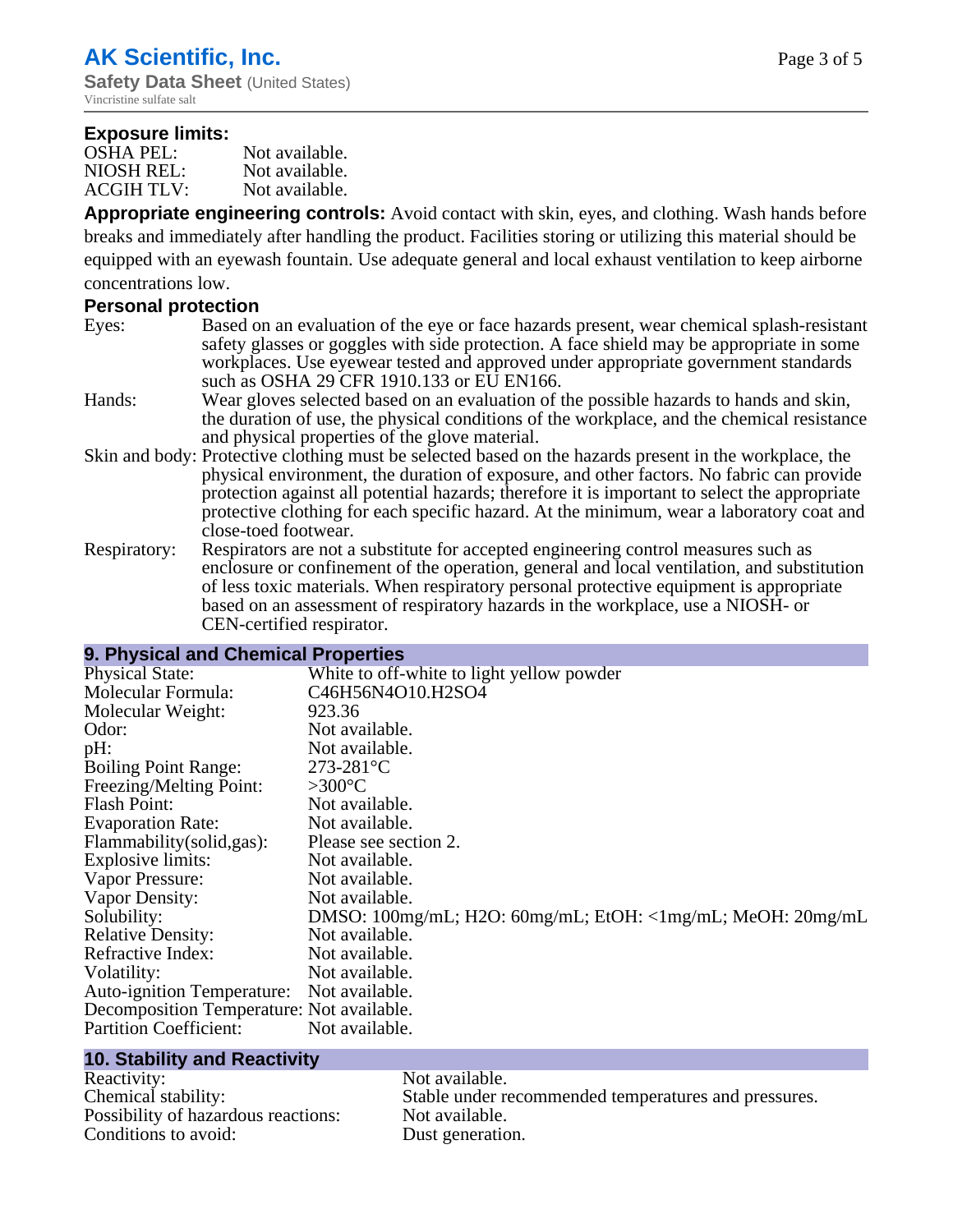Page 4 of 5

| Incompatible materials:<br>Hazardous decomposition products:                                                                                                                                                                                                                                                                                         |  |  | Strong oxidizing agents.<br>Carbon oxides, Nitrogen oxides, Sulfur oxides.                                                                                                                                                                                                                                                                                                                                            |
|------------------------------------------------------------------------------------------------------------------------------------------------------------------------------------------------------------------------------------------------------------------------------------------------------------------------------------------------------|--|--|-----------------------------------------------------------------------------------------------------------------------------------------------------------------------------------------------------------------------------------------------------------------------------------------------------------------------------------------------------------------------------------------------------------------------|
| 11. Toxicological Information                                                                                                                                                                                                                                                                                                                        |  |  |                                                                                                                                                                                                                                                                                                                                                                                                                       |
| RTECS#<br>Acute toxicity:                                                                                                                                                                                                                                                                                                                            |  |  | OH6340000<br>LD50 Intravenous - Rat - 1010ug/kg; LD50<br>Intravenous - Mouse - 1700ug/kg; LD50<br>Intraperitoneal - Rat - 1900ug/kg; LD50                                                                                                                                                                                                                                                                             |
| Routes of exposure:<br>Symptoms related to the physical, chemical and<br>toxicological characteristics:                                                                                                                                                                                                                                              |  |  | Intraperitoneal - Mouse - 3mg/kg<br>Inhalation, eye contact, skin contact, ingestion.<br>Skin contact may result in inflammation<br>characterized by itching, scaling, reddening,<br>blistering, pain or dryness. Eye contact may result<br>in redness, pain or severe eye damage. Inhalation<br>may cause irritation of the lungs and respiratory<br>system. Overexposure may result in serious illness<br>or death. |
| Carcinogenicity<br>IARC:<br>Group3 - Not classifiable as to its carcinogenicity to humans.<br>NTP:<br>Not listed.<br>OSHA:<br>Not listed.<br>Acute toxic effects: Inflammation of the eye is characterized by redness, watering, and itching. Skin<br>inflammation is characterized by itching, scaling, reddening, or, occasionally,<br>blistering. |  |  |                                                                                                                                                                                                                                                                                                                                                                                                                       |

| <b>12. Ecological Information</b> |                |
|-----------------------------------|----------------|
| Ecotoxicity:                      | Not available. |
| Persistence and degradability:    | Not available. |
| Bioaccumulative potential:        | Not available. |
| Mobility in soil:                 | Not available. |
| Other adverse effects:            | Not available. |

#### **13. Disposal Considerations**

Disposal of waste: Chemical waste generators must determine whether a discarded chemical is classified as hazardous waste. US EPA guidelines for the classification determination are listed in 40 CFR 261.3. Additionally, waste generators must consult state and local hazardous waste regulations to ensure complete and accurate classification. Observe all federal, state and local regulations when disposing of the substance.

Disposal of packaging: Do not reuse containers. Dispose of as unused product.

| <b>14. Transportation Information</b> |                                                          |
|---------------------------------------|----------------------------------------------------------|
| <b>DOT (United States)</b>            |                                                          |
| UN number:                            | UN2811                                                   |
| Proper shipping name:                 | Toxic solids, organic, n.o.s. (Vincristine sulfate salt) |
| Transport hazard class:               | 6.1;Poison                                               |
| Packing group:                        | Н                                                        |
| <b>IATA</b>                           |                                                          |
| <b>UN</b> Number:                     | <b>UN2811</b>                                            |
| Proper shipping name:                 | Toxic solid, organic, n.o.s. (Vincristine sulfate salt)  |
| Transport hazard class:               | 6.1; Poison                                              |
| Packing group:                        | Н                                                        |
| 15. Regulatory Information            |                                                          |